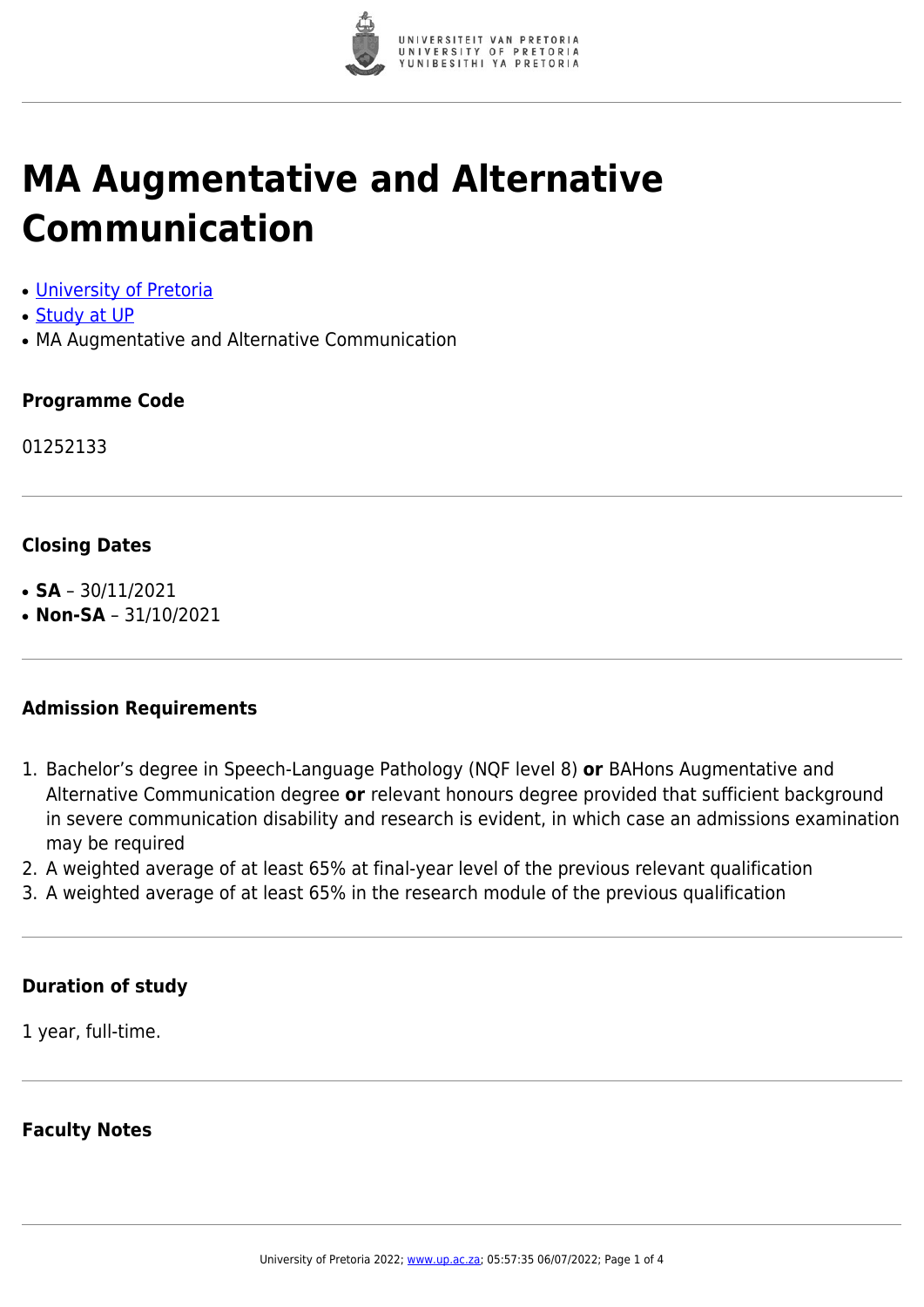

The Faculty of Humanities provides a holistic education, transferable skills, critical thinking, and communication and problem-solving that will help you develop to your full potential. You will be entering a stimulating environment that will broaden your intellectual horizons and help you achieve personal and professional success through the best possible learning experience.

As the most diverse Faculty of the University of Pretoria, we offer an exciting and comprehensive range of programmes and discipline-based majors, including studies in languages, social sciences and visual and performing arts.

### **Enquiries about the programme**

**Name:** Prof KM Tönsing **Tel:** 012 420 4729 **E-Mail:** kerstin.tonsing@up.ac.za



**How to apply**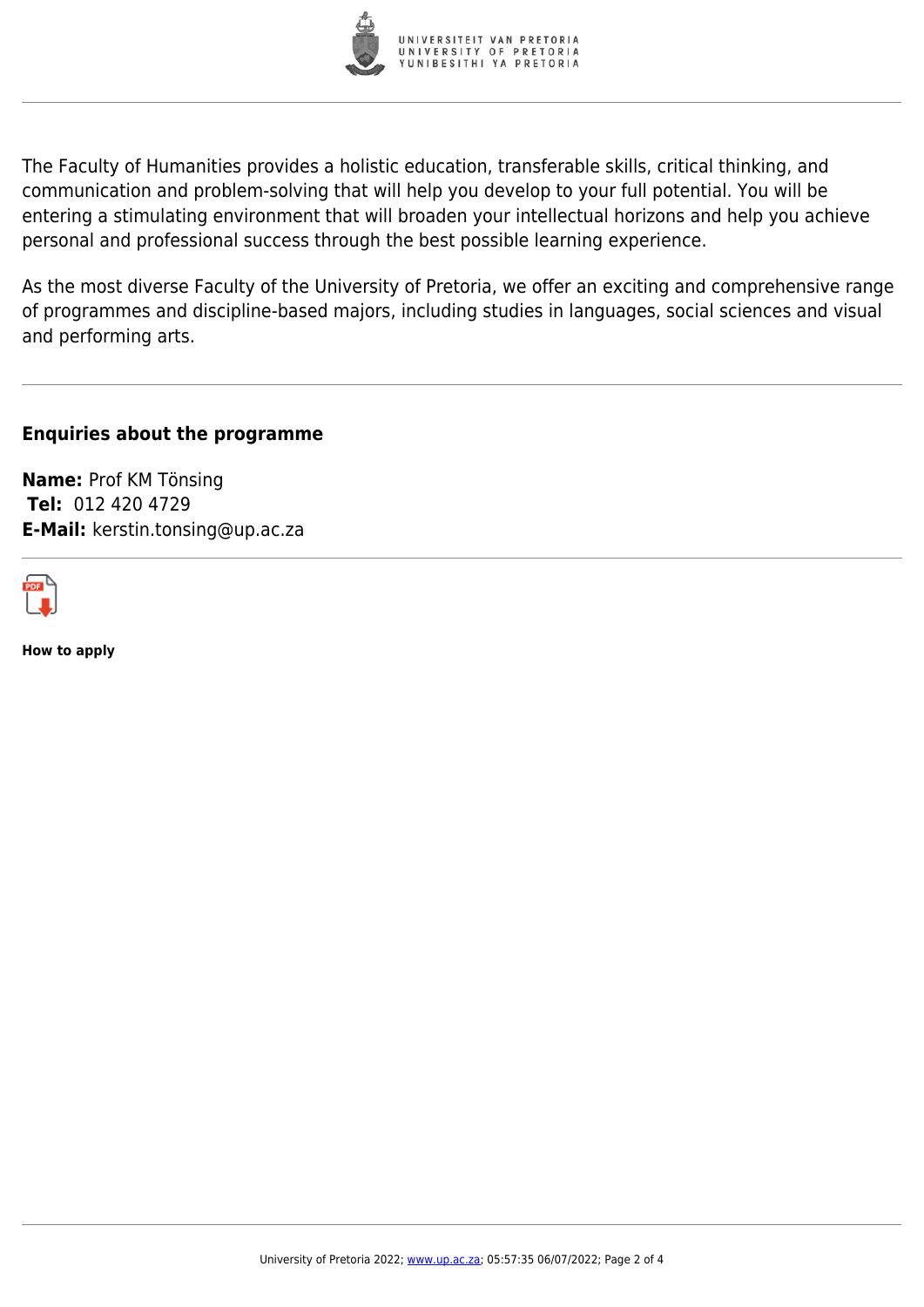



# **Online Application**